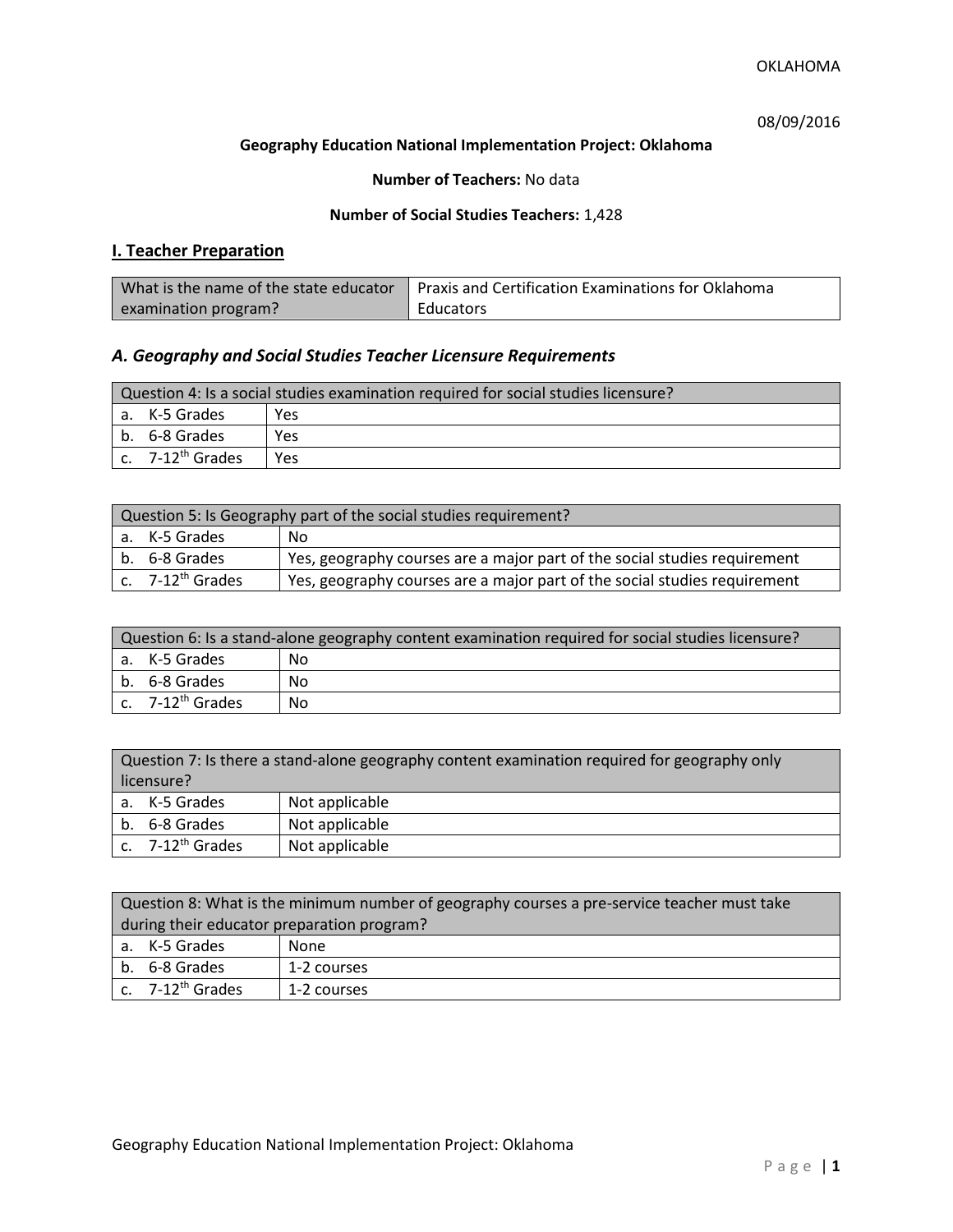| Question 9: Additional information about how | A secondary teacher may be certified to teach |
|----------------------------------------------|-----------------------------------------------|
| teachers become certified in your state?     | Geography by passing an OSAT cluster          |
|                                              | examination that combines both World History  |
|                                              | and Geography.                                |

## *B. Professional Development*

| Question 10: Can in service teachers receive<br>certification credit for professional<br>development courses or programs in<br>geography? | N <sub>0</sub>                                    |
|-------------------------------------------------------------------------------------------------------------------------------------------|---------------------------------------------------|
| Question 11: Does the state education agency                                                                                              | Other, sometimes information about the Grade 7    |
| (SEA) provide professional development in                                                                                                 | World Geography Eastern Hemisphere examination is |
| geography?                                                                                                                                | shared in summer conferences.                     |

# **II. Curriculum**

| Question 15: What is the name of the state<br>standards?              | Oklahoma Academic Standards                                                                                                                                                                |
|-----------------------------------------------------------------------|--------------------------------------------------------------------------------------------------------------------------------------------------------------------------------------------|
| Question 16: How are the state standards<br>presented by grade level? | Individual                                                                                                                                                                                 |
| Question 17: When were the standards last<br>revised?                 | 3-6 years                                                                                                                                                                                  |
| Question 18: Are there plans for revision to<br>the state standards?  | Within 5 years                                                                                                                                                                             |
| Question 19: Is geography included in the<br>state standards?         | Yes                                                                                                                                                                                        |
| Question 20: How are the geography<br>standards organized?            | <b>Both</b>                                                                                                                                                                                |
| Question 21: What framework and/or<br>documents were used?            | Geography for Life (1994), Five Themes in<br>Geography, Other states' standards, Other (please<br>specify) Previous Priority Academic Student Skills<br>(OKLA), plus many other resources. |

## **Question 22: What general topics are included?**

Spatial Thinking and/or Mental Maps, Mapping (map projections, use of maps), Human-environment interaction, Places and/or regions, Physical geography (including physical processes, weather & climate, natural resources), Culture, Geopolitics, Population and Settlements, Movement of people, goods and/or ideas, Uses of geography and/or careers in geography, Learning about geospatial technologies, Using geospatial technologies,mental mapping

| Question 23: What is the total number of credit | 1 23 credit hours |
|-------------------------------------------------|-------------------|
| hours required for high school graduation?      |                   |